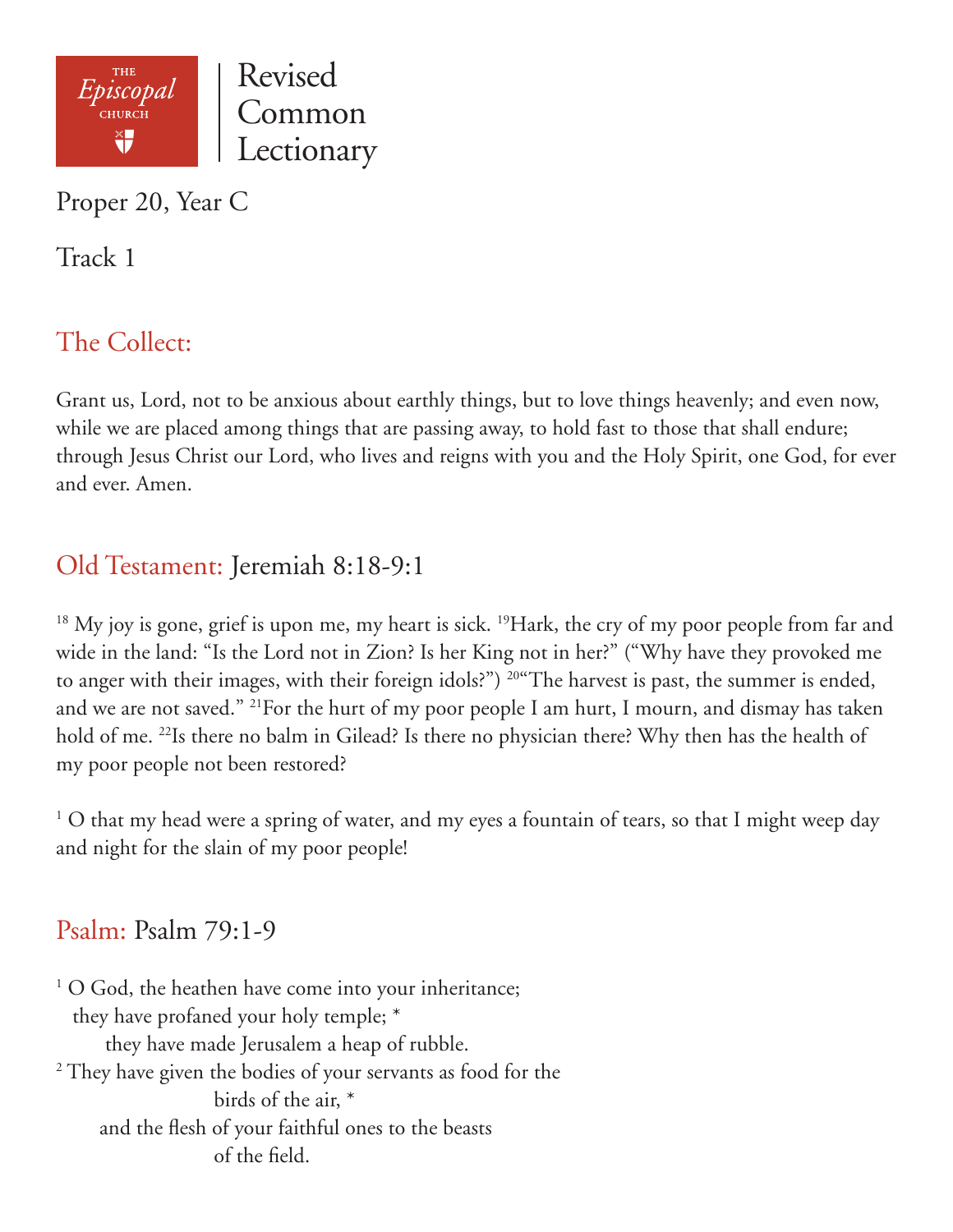<sup>3</sup> They have shed their blood like water on every side of Jerusalem, \* and there was no one to bury them.  $^4$  We have become a reproach to our neighbors,  $^\ast$  an object of scorn and derision to those around us. 5 How long will you be angry, O Lord? \* will your fury blaze like fire for ever?  $^6$  Pour out your wrath upon the heathen who have not known you \* and upon the kingdoms that have not called upon your Name.  $^7$  For they have devoured Jacob  $^{\ast}$  and made his dwelling a ruin. 8 Remember not our past sins; let your compassion be swift to meet us; \* for we have been brought very low. 9 Help us, O God our Savior, for the glory of your Name; \* deliver us and forgive us our sins, for your Name's sake.

### Epistle: 1 Timothy 2:1-7

<sup>1</sup> First of all, then, I urge that supplications, prayers, intercessions, and thanksgivings be made for everyone, <sup>2</sup>for kings and all who are in high positions, so that we may lead a quiet and peaceable life in all godliness and dignity.  $^3\rm{This}$  is right and is acceptable in the sight of God our Savior,  $^4\rm{who}$  desires everyone to be saved and to come to the knowledge of the truth. <sup>5</sup>For there is one God; there is also one mediator between God and humankind, Christ Jesus, himself human, <sup>6</sup>who gave himself a ransom for all—this was attested at the right time. 7 For this I was appointed a herald and an apostle (I am telling the truth, I am not lying), a teacher of the Gentiles in faith and truth.

#### Gospel: Luke 16:1-13

<sup>1</sup> Then Jesus said to the disciples, "There was a rich man who had a manager, and charges were brought to him that this man was squandering his property. 2 So he summoned him and said to him, 'What is this that I hear about you? Give me an accounting of your management, because you cannot be my manager any longer.' <sup>3</sup>Then the manager said to himself, 'What will I do, now that my master is taking the position away from me? I am not strong enough to dig, and I am ashamed to beg. 4 I have decided what to do so that, when I am dismissed as manager, people may welcome me into their homes.' 5 So, summoning his master's debtors one by one, he asked the first, 'How